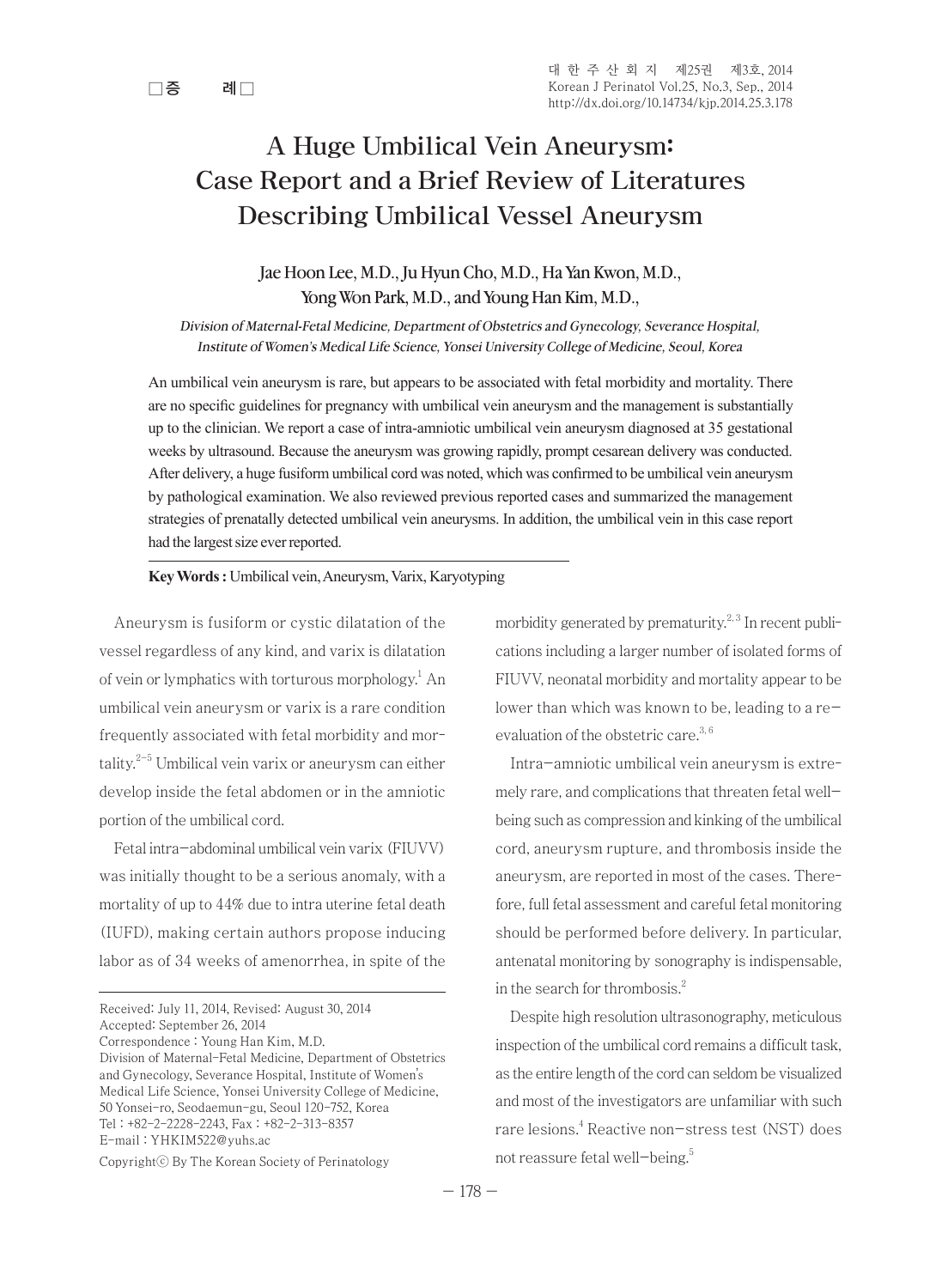The management of umbilical vein aneurysm is yet in process of establishment. The possibility of sudden hemodynamic change caused by aneurysm or thrombosis needs to be screened on a regular basis and early delivery can be considered in need.

## Case report

A 28-year-old patient, gravida 2, para 0, was referred to our hospital due to an umbilical cord abnormality on ultrasonography at the gestational age (GA) 35th weeks. In prior clinic, level II ultrasonography at the 2nd trimester did not reveal any abnormal findings. However, the ultrasonography at  $GA\,34<sup>th</sup>$  weeks showed the umbilical cord had dilated to 50 mm size in diameter. One week later, the umbilical cord had increased to 80 mm in diameter.

The patient was referred to our prenatal clinic and the ultrasonography was done, which revealed a dilated umbilical vein to 39 mm and an increased umbilical cord to 80 mm in diameter. The color flow and spectral Doppler examination demonstrated non-pulsatile, turbulent flow within the aneurysm (Fig. 1). Nonstress test was reactive.

A male baby was born by cesarean section at GA  $35<sup>th</sup>$  weeks. The birth weight was 2,820 g with Apgar score of 3 and 6 at 1 and 5 minute, respectively. The umbilical cord was 35 cm in length, and 60 mm in width (largest diameter) and with hemorrhagic fluid filled appearance. The placenta was grossly normal with a normal cord insertion. The histologic staining revealed a dilated vein with an aneurysm and Wharton's jelly filled with hemorrhagic fluid (Fig. 2). There was a previously reported case of umbilical vein aneurysm caused by arteriovenous fistula. However, in this case, the serial cut section of the umbilical cord did not show an arteriovenous fistula. $<sup>1</sup>$  Also, the cut section of the</sup> placenta, revealed no ischemic or hemorrhagic lesion.

The baby's laboratory test revealed a mild anemia (hemoglobin 10.2 g/dL), normal platelet count (184,000/ mm<sup>3</sup>) and a mild elevation of activated partial thromboplastin time. Neither an intra-abdominal varix nor other anomalies were detected by the neonatal abdomen ultrasonography. The baby was discharged without any complications 8 days after birth. Karyotyping was not conducted.





**Fig. 1.** The 2D and 3D sonographic findings of umbilical cord was as the following. (A) Color doppler imaging showed turbulent blood flow within the aneurism. (B) Doppler waveforms demonstrates non-pulsatile, low-velocity flow and streaming within the aneurysm. (C) 3D image of the aneurysm.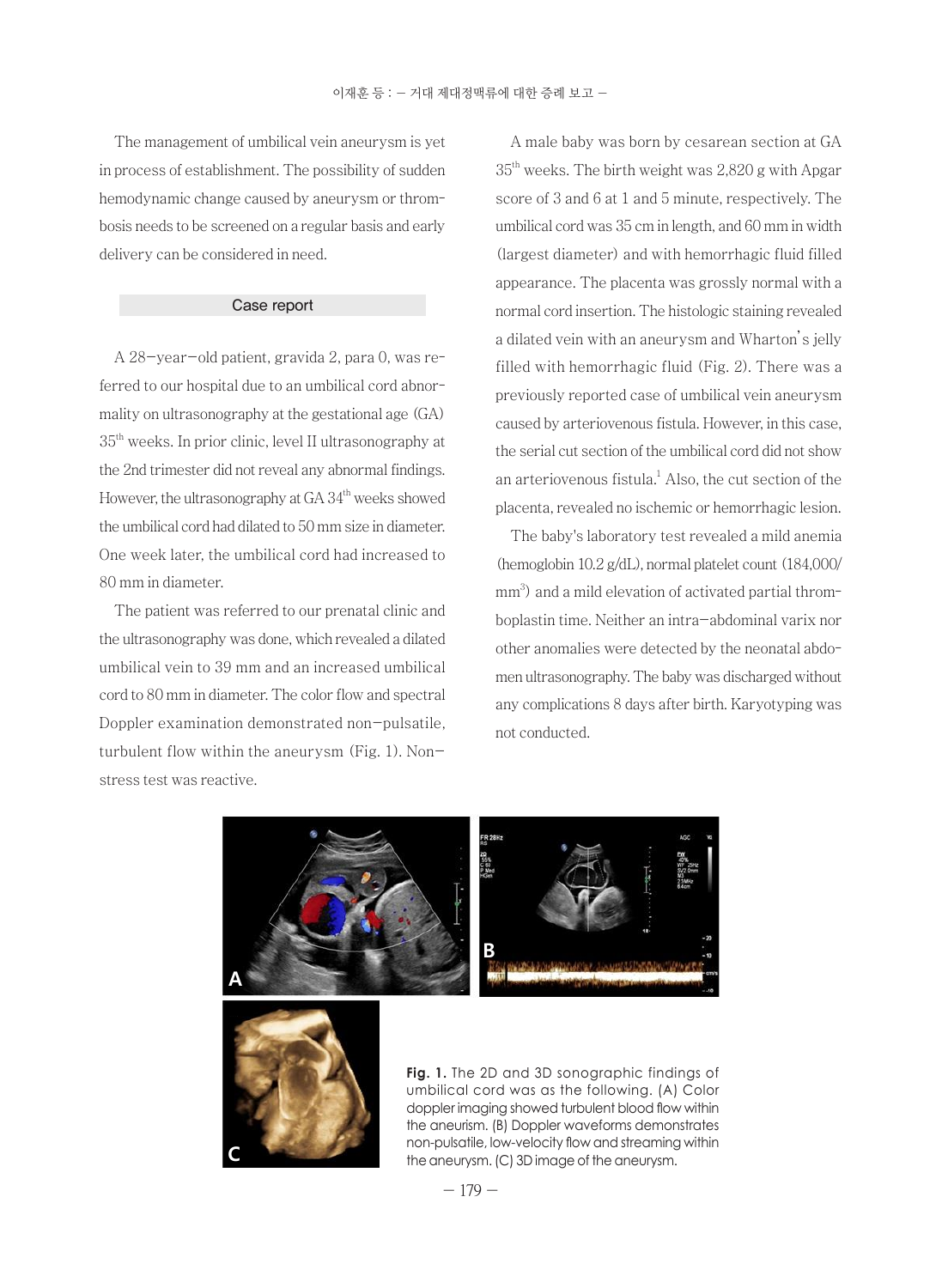Jae Hoon Lee, et al. : - : A Prenatally Diagnosed Umbilical Vein Aneurysm with Good Prognosis -





#### Discussion

An umbilical vein aneurysm in intra-amniotic portion of umbilical cord is an extremely rare disease entity. As far as we know, there have been total 12 cases of intra-amniotic umbilical vein aneurysm including this case, and this is the first-case-report in South Korea. Additionally, this case report is about one of the umbilical vein aneurysms with the largest size ever reported (Table 1). Meanwhile, there has been about 270 cases of fetal intra-abdominal umbilical vein varix (FIUVV) and 13 cases of umbilical artery aneurysms reported in English published literature.<sup>3, 6</sup>

An umbilical vein varix or aneurysm is detected as an anechoic, oval-shape or rounded mass in continuity with the umbilical vascular axis on sagittal sections.<sup>3</sup> FIUVV is diagnosed through ultrasonography according to either one between two criteria: one is when the diameter exceeds 9 mm, the other is when the diameter of the sub-hepatic segment of the upper

**Fig. 2.** Gross findings of the umbilical cord was as the following. (A) The baby was born with hemorrhagic fluid filled umbilical cord dilated to 80 mm in diameter. (B) The umbilical cord was 35 cm in length, 60 mm in width with hemorrhagic fluid filled appearance. (C) Serial cut section of umbilical cord shows no vessel wall defect.

umbilical vein exceeds 50% of the diameter of the intra-hepatic segment.7 However, yet there is no fixed definition for intra-amniotic umbilical vein aneurysm. Pulsed and color Doppler modes confirm the vascular nature of the abnormality and reveal a venous type flow which allows to rule out other umbilical cord abnormalities such as umbilical cord cyst (true cyst, pseudo cyst), hemangioma, chorioangioma, hematoma and so on. A turbulent flow, defined in color Doppler sonography by a bi-directional flow, is reported in 28 % to 50% of the cases of umbilical vein aneurysm and help diagnosing umbilical vein aneurysm. $3$ 

The characteristics of intra-amniotic umbilical vein aneurysm are shown in Table 1. The mean age of gestation at the time of diagnosis of intra-amniotic umbilical vein was 33.0 gestational weeks (GW), and the mean age of gestation at the time of delivery was at 36.5 GW. Full term delivery were 5 cases among the 12 cases, IUFD were 2 cases among the 12 cases. Vaginal Delivery were 5 cases among the 12 cases and among those 5 cases of vaginal delivery were 3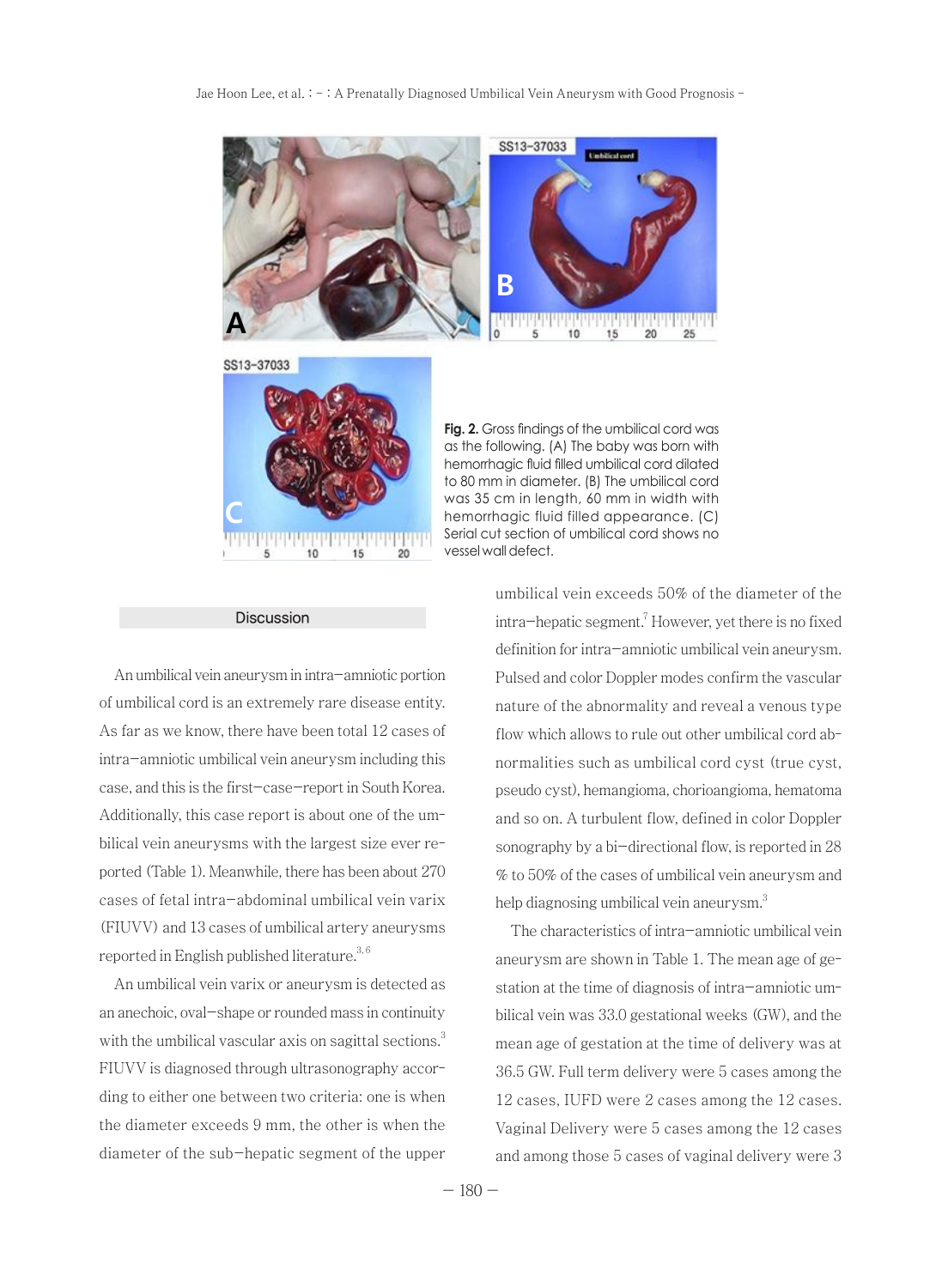| Author                                  | GW at<br>diagnosis | GW at<br>delivery | Size of the aneurysm at<br>delivery (Dc=diameter of the<br>umbilical cord, Dv=diameter<br>of the umbilical vein, L=length<br>of the lesion) | Delivery<br>mode | Fetal outcomes,<br>accompanied<br>fetal anomalies.<br>complications                   | Aneuploidy           |
|-----------------------------------------|--------------------|-------------------|---------------------------------------------------------------------------------------------------------------------------------------------|------------------|---------------------------------------------------------------------------------------|----------------------|
| Schröcksnadel<br>et al. $(1991)^{10}$   | After<br>delivery  | Full<br>term      | Dv=30 mm/Dc=40 mm<br>$L=10$ cm                                                                                                              | <b>VD</b>        | IUFD, Thrombosis SUA                                                                  | Unknown              |
| White et al.<br>$(1994)$ <sup>11</sup>  | 32                 | 35                | $D=27$ mm                                                                                                                                   | C/sec            | <b>IUGR, Thrombosis</b><br>Compression of varix                                       | Healthy<br>(unknown) |
| Shipp et al.<br>$(1995)^{12}$           | 24.5               | 34                | $Dv=45$ mm<br>$Dc = 80$ mm                                                                                                                  | C/sec            | Thrombosis<br>VSD, dilated SVC                                                        | Unknown              |
| Babay et al.<br>$(1996)^{13}$           | 30                 | 39                | $D=20$ mm<br>$L=15$ cm                                                                                                                      | <b>VD</b>        | $n-c$                                                                                 | Healthy<br>(unknown) |
| Vandeviiet al.<br>$(2000)^{14}$         | After<br>delivery  | 41                | $D=40$ mm                                                                                                                                   | VD               | <b>IUFD</b><br>Thrombosis                                                             | Unknown              |
| Berg et al<br>(2001) <sup>14</sup>      | 34                 | 34                | $Dv=19$ mm<br>$L=1.8$ cm                                                                                                                    | Termination      | IUFD, IUGR, AV fistula<br>multiple anomaly                                            | Trisomy 18           |
| Kristie, Cruise<br>et al. $(2002)^{15}$ | 24                 | 32                | $D=50$ mm<br>$L=11$ cm                                                                                                                      | VD               | <b>IUFD, Thrombosis</b><br>Klippel-Trenaunay-<br>Weber Syndrome                       | Unknown              |
| Zachariah et al.<br>$(2004)^{15}$       | After<br>delivery  | 41                | $D=60$ mm<br>$L=80$ mm                                                                                                                      | VD               | Thrombosis                                                                            | Healthy<br>(unknown) |
| Panda et al.<br>$(2009)^{17}$           | 34                 | 36                | Dv=32 mm/Dc=50 mm<br>$L=5$ cm                                                                                                               | C/sec            | $n-c$                                                                                 | Healthy<br>(unknown) |
| Akaretal.<br>$(2012)^{18}$              | 31                 | 37                | $D=30$ mm<br>$L=3$ cm                                                                                                                       | C/sec            | Demised at 2month<br>after birth<br>Thrombosis<br>Imperforate anus,<br>Atresia vulvae | Unknown              |
| Deront-Bourdin<br>et al. $(2014)^{19}$  | 31                 | 34                | D=70 mm/L=20 cm                                                                                                                             | C/sec            | $n-c$                                                                                 | Healthy<br>(unknown) |
| This case                               | 34                 | 35                | Dv=39 mm/Dc=60 mm<br>$L = 35$ cm                                                                                                            | C/sec            | $n-c$                                                                                 | Healthy<br>(unknown) |

**Table 1.** Comparisons of intra-amniotic umbilical vein aneurysm

Abbreviations: GW, gestational week; VD, vaginal delivery; IUFD, Intrauterine Fetal Death; SUA, Single umbilical Artery; C/ sec, Cesarean-section; IUGR, Intrauterine Growth Restriction; VSD, Ventricular Septal Defect; SVC, superior vena cava

cases of IUFD. The mean diameter of the lesion was 41.6 mm, and the most common complication was thrombosis (50%, 6 cases among 12 cases), followed by Intra uterine growth restriction (IUGR) (17%, 2 cases among 12 cases). IUFD was 4 cases among the 12 cases, and 3 cases among those 4 cases of IUFD were associated with thrombosis. Congenital anomalies were associated in 4 cases, which were cardio-vascular anomaly, imperforated anus, congenital soft tissue disease (Klippel-Trenaunay-Weber Syndrome), and Trisomy 18 associated multiple anomalies respectively. Only one case was confirmed to be associated with aneuploidy which was trisomy  $18^{4, 12, 15, 18}$ 

Karyotyping does not seem to be essential in intraamniotic umbilical vein aneurysm, in which aneuploidy was associated in only one case (Table 1). Chromosome abnormalities are found in 6% of the cases of FIUVV, which are higher compared to normal pregnancies, and karyotyping is recommended when there are associated anomalies. $6, 7$  Even in cases of umbilical artery aneurysm, karyotyping is essential only in cases associated with fetal anomalies or single umbilical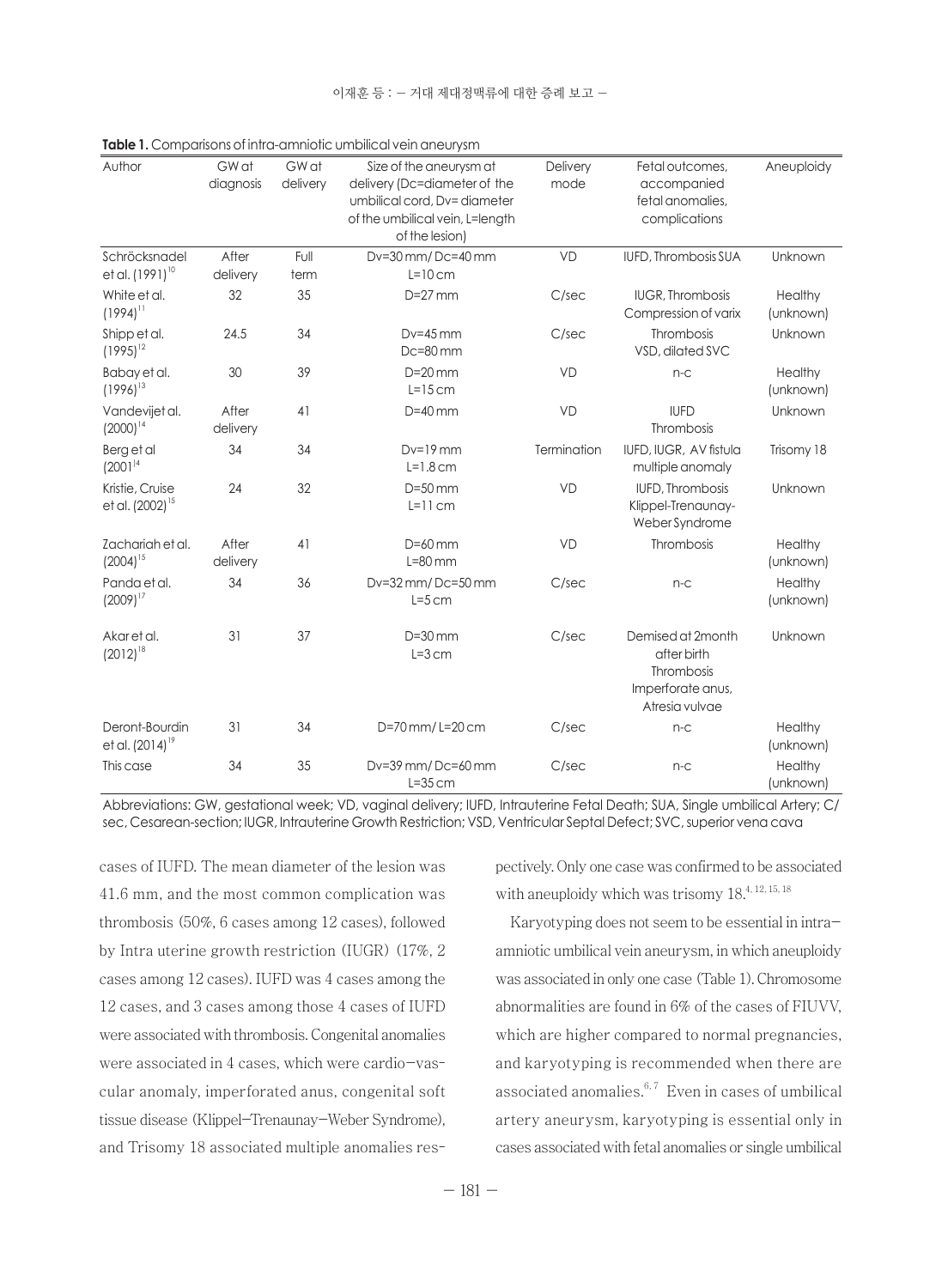artery.<sup>8</sup> Intra-amniotic umbilical vein aneurysm cases are rare, and since karyotyping was carried out only in one case, further research is required.

In contrast, early delivery can be considered in Intra-amniotic umbilical vein aneurysm. Beraud et al<sup>3</sup> analyzed 150 cases of FIUVV and recommended not to induce labor at pre-term.<sup>3</sup> Lee et al<sup>3</sup> reported 120 cases of FIUVV with mean diameter of 12.6 mm and complication of thrombosis in 10% of cases.<sup>6</sup> In intra-amniotic umbilical vein aneurysm mean diameter of lesion is 41.6 mm (Table 1) which is larger than FIUVV, and subsequently thrombosis (50%, 6 cases among 12 cases) is more frequently complicated and easily injured by external mechanical damage. In addition, so far the rate of IUFD (27%, 3 cases among 11 cases) is higher than in FIUVV (4.8%).6 Therefore, antenatal is important and early delivery can be considered.

Adequate interval of fetal monitoring requires further studies with more cases. In FIUVV the interval of fetal monitoring differs according to the physician, and ranges from twice a week to once in two weeks. When monitoring with ultrasonography, physicians focus on the size change of the aneurysm, whether there is hyper-echogenic thrombus inside the aneurysm or a hemodynamic change detected by Doppler study. In umbilical artery aneurysm, because of the possibility of IUFD caused by sudden hemodynamic change, early delivery after lung maturation at 34 GW is considered, or close observation using middle cerebral artery Doppler study/ Non-stress-test/ Biophysical profile scoring is conducted.

#### Acknowledgement

All authors have contributed significantly and are in agreement with the content of the manuscript.

#### **References**

- 1) Kumar, Abbas, Aster. Robbins Basic Pathology. 9th ed. Philadelphia: WB Saunders co, 2012: 344.
- 2) Fung TY, Leung TN, Leung TY, Lau TK. Fetal intra-abdominal umbilical vein varix: what is the clinical significance? Ultrasound Obstet Gynecol 2005;25:149-54.
- 3) Beraud E, Rozel C, Milon J, Darnault P. Umbilical vein varix: Importance of ante- and post-natal monitoring by ultrasound. Diagn Interv Imaging. In press 2014.
- 4) Berg C, Giepel A, Germer U, Gloeckner-Hofmann K, Gembruch U. Prenatal diagnosis of umbilical cord aneurysm in a fetus with trisomy 18. Ultrasound Obstet Gynecol 2001;17: 79-81.
- 5) Siddiqi TA, Bendon R, Schultz DM, Miodovnik M. Umbilical artery aneurysm: prenatal diagnosis and management. Obstet Gynecol 1992;80:530-3.
- 6) Lee SW, Kim MY, Kim JE, Chung JH, Lee HJ, Yoon JY., Clinical characteristics and outcomes of antenatal fetal intraabdominal umbilical vein varix detection. Obstet Gynecol Sci 2014;57:181-6.
- 7) Challis D, Trudinger BJ, Moore L, Kennedy DS, Ryan G, Toi A, et al. Intra-abdominal varix of the umbilical vein: is it an indica-tion for fetal karyotyping? (Abstract). Am J Obstet Gynecol 1997;176:s93.
- 8) Doehrman P, Derksen BJ, Perlow JH, Clewell WH, Finberg HJ. Umbilical artery aneurysm: A case report, literature review, and management recommendations. Obstet Gynecol Surv 2014 ;69:159-63.
- 9) Olog A, Thomas JT, Petersen S, Cattanach S, Lourie R, Gardener G. Large umbilical artery aneurysm with a live healthy baby delivered at 31 weeks. Fetal Diagn Ther 2011;29:331-3.
- 10) Schröcksnadel H, Holböck E, Mitterschiffthaler G, Tötsch M, Dapunt O. Thrombotic occlusion of an umbilical vein varix causing fetal death. Arch Gynecol Obstet 1991;248:213-5.
- 11) White SP, Kofinas A. Prenatal diagnosis and management of umbilical vein varix of the intra-amniotic portion of the umbilical vein. J Ultrasound Med 1994;13:992-4.
- 12) Shipp TD, Bromley B, Benacerraf BR. Sonographically detected abnormalities of the umbilical cord. Int J Gynaecol Obstet 1995;48:179-85.
- 13) Babay ZA, Lange IR, Elliott PD, Hwang WS. A case of varix dilatation of the umbilical vein and review of the literature. Fetal Diagn Ther 1996;11:221-3.
- 14) Vandevijver N, Hermans RH, Schrander-Stumpel CC, Arends JW, Peeters LL, Moerman PL. Aneurysm of the umbilical